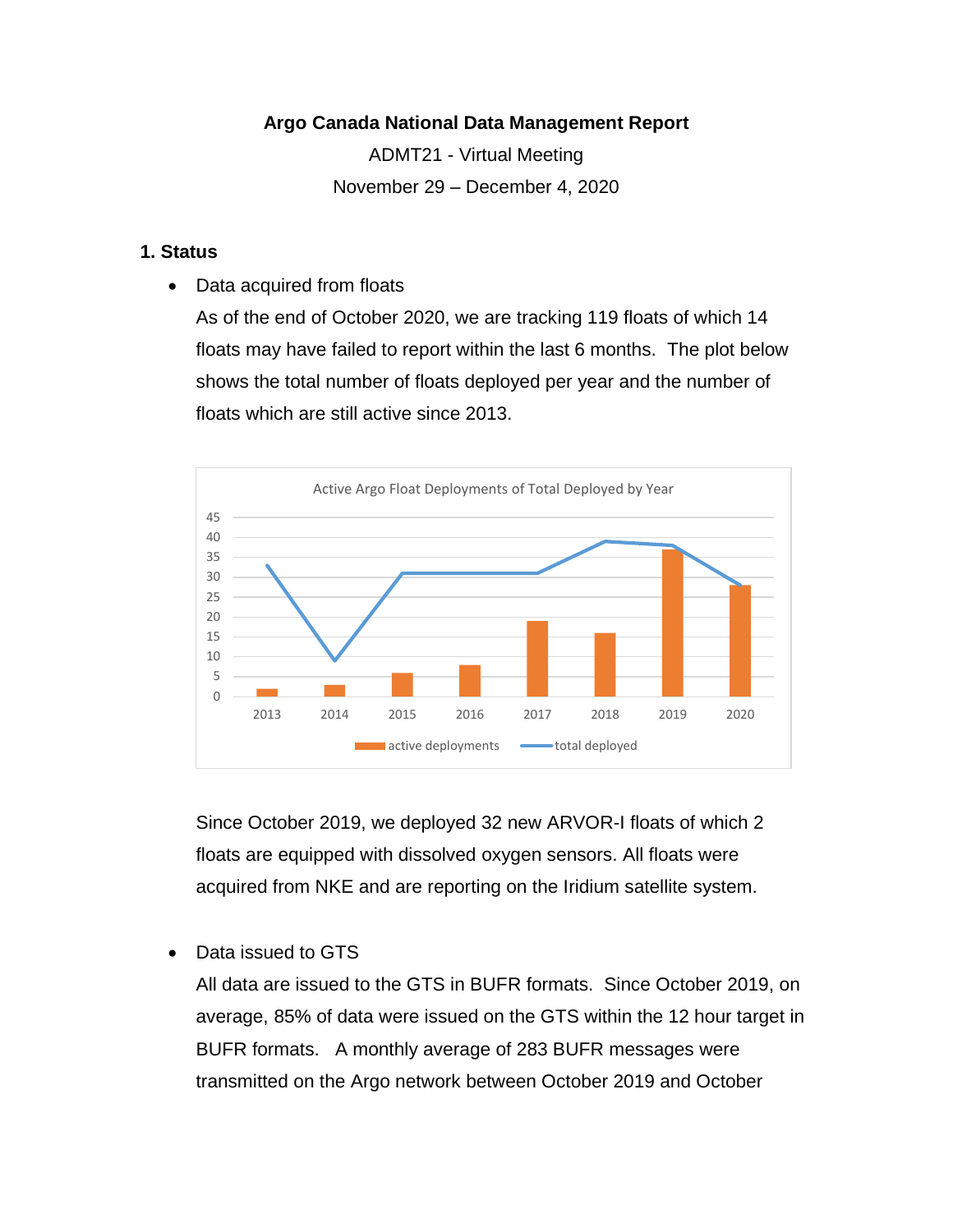2020. As of October 2020, we have experienced some difficulties with the server and has caused a drop in the transmission time on the GTS.

- Data issued to GDACs after real-time QC The profile, technical, trajectory and meta files are transmitted to the GDACs in NetCDF format version 3.1 on an operational basis with some additional delay, compared to the data sent on the GTS, because the two processes run on different servers. There are still a number of trajectory NetCDF files of dead floats that are not in format version 3.1 at the GDACs.
- Data issued for delayed QC Data are available for delayed mode QC as soon as they are sent to the GDACs, but only floats deployed for at least 6 months are qualified for DMQC
- Delayed data sent to GDACs

About 1300 profiles have been DMQCed within the last year. Specifically, the eligible files deployed for at least 6 months are quality-controlled in full cycle including pressure, visual QC and salinity OWC process and the QCed profiles converted to D-files are transmitted to GDACs. The profiles lasting under 6 months are quality-controlled in partial cycle with pressure and visual QC and the QCed profiles converted to D-files are sent to GDACs. All the delayed data files are gradually converted from the previous V3.1 to V3.3 based on the latest Argo quality control manual, including supplementary comments on DMQC institutions and operators.

• Web pages

<http://www.meds-sdmm.dfo-mpo.gc.ca/isdm-gdsi/argo/index-eng.html>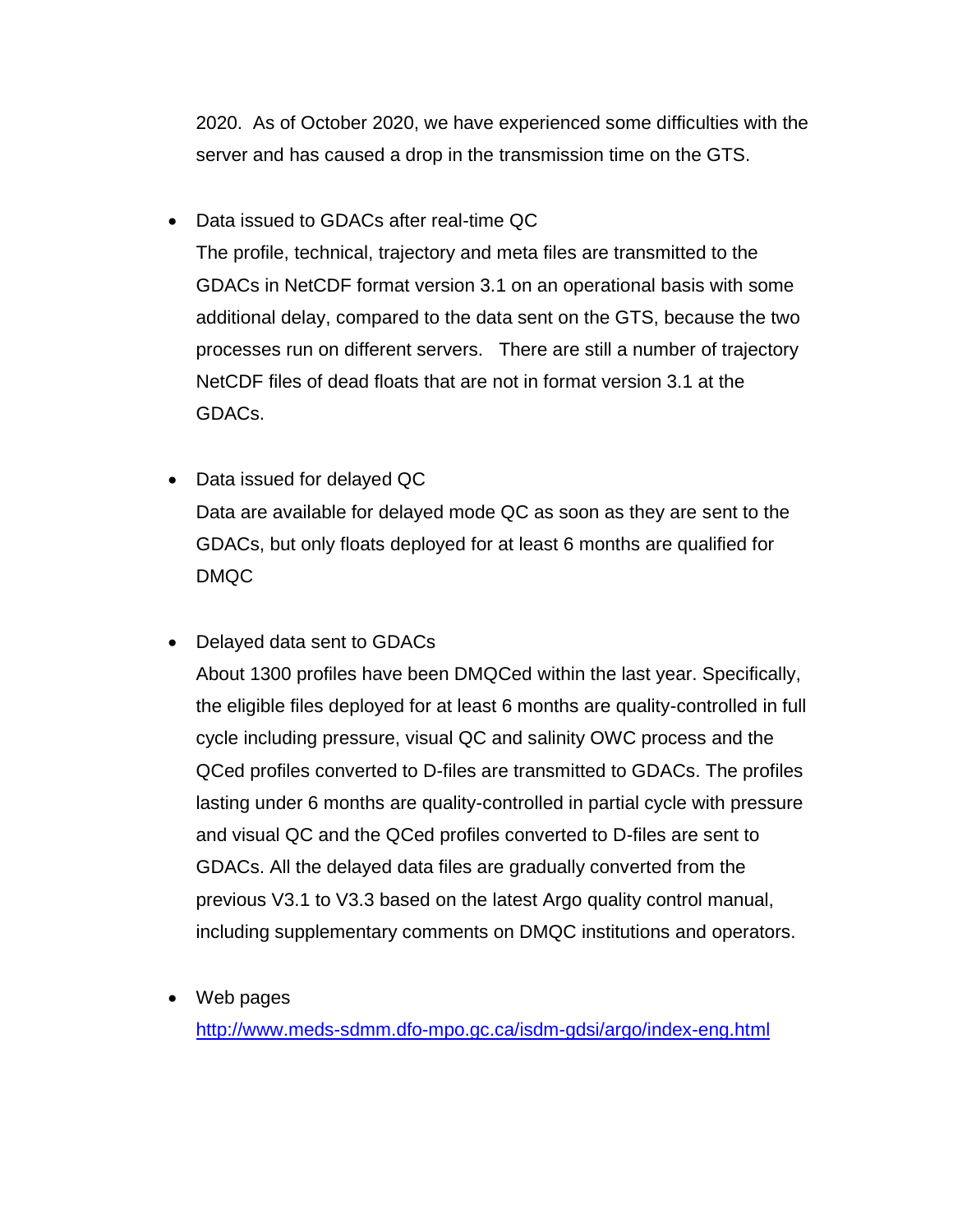We maintain web pages that show float tracks and all data collected by Canadian floats. Links to both real-time and delayed mode data are also available for download directly from GDAC. The pages are updated daily.

Argo Canada data is discoverable from the Government of Canada Open Government Portal, [https://open.canada.ca/en.](https://open.canada.ca/en) It provides links to download data in NETCDF and web services to access float positions.

- Statistics of Argo data usage ( operational models, scientific applications, number of National Pis… )
	- a. Argo data have been used to generate monthly maps and anomaly maps of temperature and salinity along line P in the Gulf of Alaska. Line-P has been sampled for 50 years and has a reliable monthly climatology. For more information on the Line-P products and other uses of Argo to monitor the N.E. Pacific go to: [http://www.meds](http://www.meds-sdmm.dfo-mpo.gc.ca/isdm-gdsi/argo/canadian-products/index-eng.html)[sdmm.dfo-mpo.gc.ca/isdm-gdsi/argo/canadian-products/index](http://www.meds-sdmm.dfo-mpo.gc.ca/isdm-gdsi/argo/canadian-products/index-eng.html)[eng.html.](http://www.meds-sdmm.dfo-mpo.gc.ca/isdm-gdsi/argo/canadian-products/index-eng.html)
	- b. The Canadian Meteorological Centre (Dorval, Québec) of Environment Canada is assimilating real-time Argo data in operational mode.

# **2. Delayed Mode QC**

As of November 2, 2020, 67% of all eligible floats, active and inactive, had their profiles DMQCed visually and adjusted for pressure according to the latest delayed-mode procedures at least once, significantly greater than the last year's percentage of 50%.

 Of eligible floats, 66% have been DMQCed at least once with salinity QC, obtaining the higher percentage of 68% for the last year. The relatively lower percentages of eligible salinity QCed floats for the current year are mainly due to the fact that some of the recent DMQCed floats initially